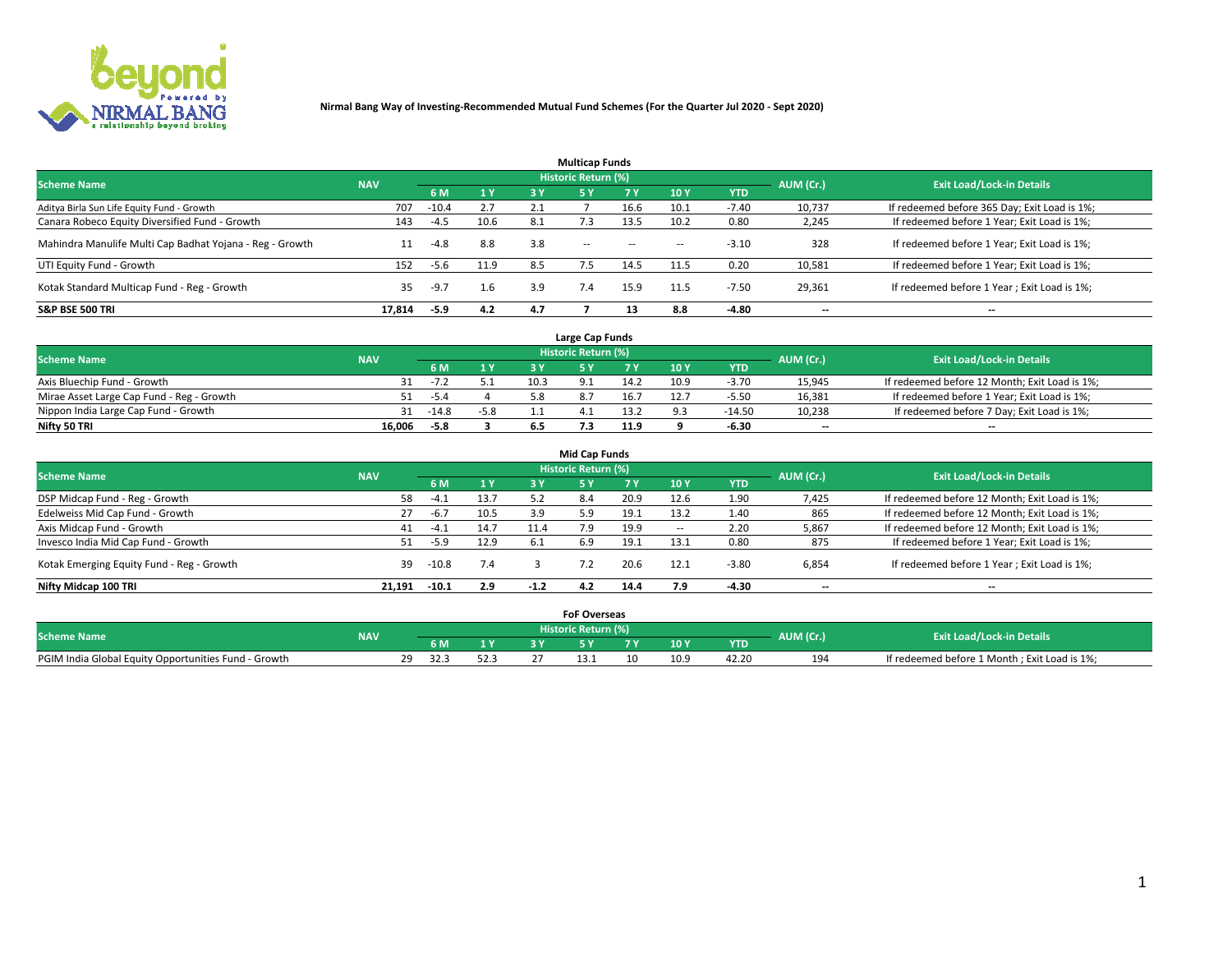

| Large & Midcap                                   |            |         |      |      |                     |      |      |            |                          |                                              |  |  |  |  |
|--------------------------------------------------|------------|---------|------|------|---------------------|------|------|------------|--------------------------|----------------------------------------------|--|--|--|--|
| <b>Scheme Name</b>                               | <b>NAV</b> |         |      |      | Historic Return (%) |      |      |            | AUM (Cr.)                | <b>Exit Load/Lock-in Details</b>             |  |  |  |  |
|                                                  |            | 6 M     | 1 Y  |      |                     | 7 V  | 10Y  | <b>YTD</b> |                          |                                              |  |  |  |  |
| Mirae Asset Emerging Bluechip Fund - Growth      |            | -3.1    | 10.5 | -8.1 |                     | 24.7 | 18.5 | 1.00       | 9,834                    | If redeemed before 1 Year; Exit Load is 1%;  |  |  |  |  |
| Canara Robeco Emerging Equities - Growth         | 97         | $-6.4$  | 10.9 | 4.9  | 8.6                 | 23.3 | 15.4 | 0.10       | 5,543                    | If redeemed before 1 Year; Exit Load is 1%;  |  |  |  |  |
| Principal Emerging Bluechip Fund - Growth        | 106        | $-7.0$  | 10.4 | 5.4  |                     | 20.1 | 12.8 | -1.50      | 2,015                    | If redeemed before 365 Day; Exit Load is 1%; |  |  |  |  |
| Invesco India Growth Opportunities Fund - Growth | 34         | $-9.3$  | 3.2  |      | 6.9                 | 14.5 | 10.6 | $-6.60$    | 2,703                    | If redeemed before 1 Year; Exit Load is 1%;  |  |  |  |  |
| Sundaram Large and Mid Cap Fund - Reg - Growth   | 33         | $-12.5$ |      | 4.b  |                     | 14.9 |      | $-9.90$    | 1,196                    | If redeemed before 365 Day; Exit Load is 1%; |  |  |  |  |
| NIFTY Large Midcap 250 TRI                       | 7.134      | -6.9    | 5.3  |      |                     | 15.1 | 9.7  | $-3.80$    | $\overline{\phantom{a}}$ | $- -$                                        |  |  |  |  |

|                                                     |            |         |     |     | <b>Focused Funds</b>       |      |        |            |                          |                                               |
|-----------------------------------------------------|------------|---------|-----|-----|----------------------------|------|--------|------------|--------------------------|-----------------------------------------------|
| <b>Scheme Name</b>                                  | <b>NAV</b> |         |     |     | <b>Historic Return (%)</b> |      |        |            | AUM (Cr.)                | <b>Exit Load/Lock-in Details</b>              |
|                                                     |            | 6 M     | 1 Y |     |                            |      | 10 Y   | <b>YTD</b> |                          |                                               |
| Axis Focused 25 Fund - Growth                       | 29         | $-10.0$ | 4.8 |     |                            |      | $\sim$ | $-5.00$    | 11,043                   | If redeemed before 12 Month; Exit Load is 1%; |
| ICICI Prudential Focused Equity Fund - Ret - Growth | 31         |         |     | 47  |                            |      |        | 6.10       | 755                      | If redeemed before 1 Year; Exit Load is 1%;   |
| SBI Focused Equity Fund - Growth                    | 145        | $-10.5$ | 5.3 |     |                            | 16.5 | 13.5   | $-5.6C$    | 9,506                    | If redeemed before 1 Year; Exit Load is 1%;   |
| S&P BSE 500 TRI                                     | 17.814     | -5.9    | 4.2 | 4.7 |                            |      |        | $-4.80$    | $\overline{\phantom{a}}$ | $- -$                                         |

| <b>Small Cap Funds</b>       |            |         |        |                     |      |      |                 |            |           |                                             |  |  |  |
|------------------------------|------------|---------|--------|---------------------|------|------|-----------------|------------|-----------|---------------------------------------------|--|--|--|
| <b>Scheme Name</b>           | <b>NAV</b> |         |        | Historic Return (%) |      |      |                 |            | AUM (Cr.) | <b>Exit Load/Lock-in Details</b>            |  |  |  |
|                              |            | 6 M     | 1 Y    |                     |      |      | 10 <sub>Y</sub> | <b>YTD</b> |           |                                             |  |  |  |
| HDFC Small Cap Fund - Growth | 36         | $-11.3$ | -6.7   | $-0.2$              | 5.b  |      |                 | -7.30      | 7,851     | If redeemed before 1 Year; Exit Load is 1%; |  |  |  |
| SBI Small Cap Fund - Growth  | 54.        | -5.     |        | 6.6                 | 10.7 | 24.4 |                 | 1.3C       | 4.270     | If redeemed before 1 Year; Exit Load is 1%; |  |  |  |
| Nifty Smallcap 100 TRI       | 6.638      | $-12.7$ | $-1.3$ | $-8.2$              | -0.4 | 11.7 | 4.2             | -7.40      | $-$       | $- -$                                       |  |  |  |

| ELSS Schemes (Tax Saving u/s 80-C)           |            |         |      |                            |            |        |                          |            |                          |                                  |  |  |  |
|----------------------------------------------|------------|---------|------|----------------------------|------------|--------|--------------------------|------------|--------------------------|----------------------------------|--|--|--|
| <b>Scheme Name</b>                           | <b>NAV</b> |         |      | <b>Historic Return (%)</b> |            |        |                          |            | AUM (Cr.)                | <b>Exit Load/Lock-in Details</b> |  |  |  |
|                                              |            | - 6 M   | 1Y   | 73 Y                       | <b>5Y</b>  | 7 Y    | 10 Y                     | <b>YTD</b> |                          |                                  |  |  |  |
| Aditya Birla Sun Life Tax Relief 96 - Growth |            | $-6.6$  | 7.8  |                            |            | 16.4   | 10.5                     | $-2.90$    | 10,383                   | Nil                              |  |  |  |
| Axis Long Term Equity Fund - Growth          | 46         | $-10.7$ | 3.4  | 7.5                        |            | 18.1   | 14.6                     | $-5.90$    | 21,051                   | Nil                              |  |  |  |
| Canara Robeco Equity Tax Saver Fund - Growth | 70         | $-3.6$  | 11.5 | 8.8                        | 7.9        | 14.4   | 10.5                     | 2.60       | 1,089                    | Nil                              |  |  |  |
| Invesco India Tax Plan - Growth              | 52         | $-7.0$  | 6.8  | 6.2                        |            | 16.2   | 11.6                     | $-3.00$    | 1,075                    | Nil                              |  |  |  |
| Mirae Asset Tax Saver Fund - Reg - Growth    | 19         | $-3.5$  |      |                            | $\sim$ $-$ | $\sim$ | $\overline{\phantom{a}}$ | $-2.70$    | 3,538                    | Nil                              |  |  |  |
| S&P BSE 200 TRI                              | 5,774      | -5.6    | 4.2  | 5.5                        |            |        | 9.1                      | $-5.00$    | $\overline{\phantom{a}}$ | $- -$                            |  |  |  |

# 2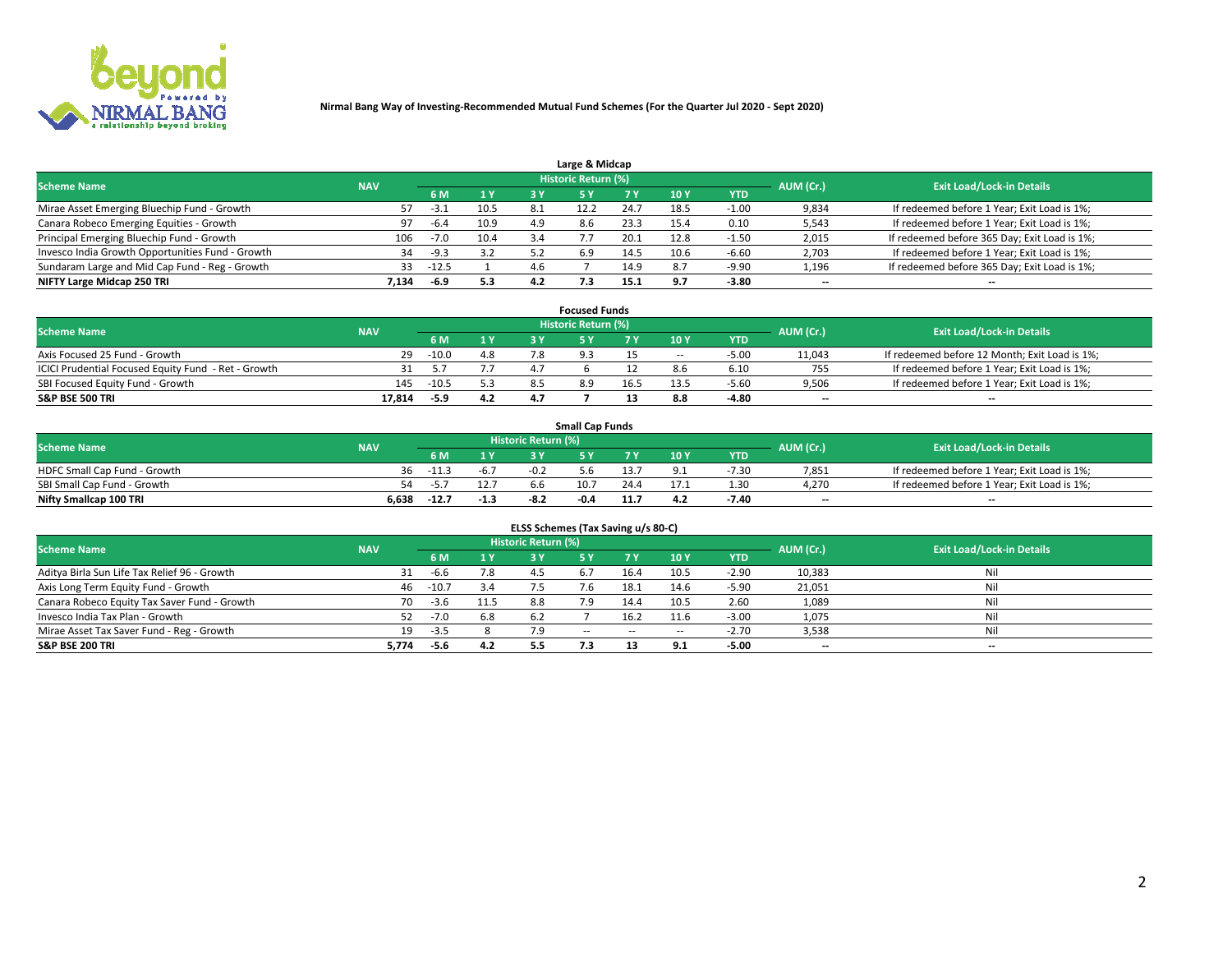

|                                                        |            |            |     |                            | <b>Solution Oriented</b> |      |                          |            |                          |                                                                     |
|--------------------------------------------------------|------------|------------|-----|----------------------------|--------------------------|------|--------------------------|------------|--------------------------|---------------------------------------------------------------------|
| <b>Scheme Name</b>                                     | <b>NAV</b> |            |     | <b>Historic Return (%)</b> |                          |      |                          |            | AUM (Cr.)                | <b>Exit Load/Lock-in Details</b>                                    |
|                                                        |            | <b>6 M</b> | 1 Y | 3 Y                        |                          |      | 10Y                      | <b>YTD</b> |                          |                                                                     |
|                                                        |            |            |     |                            |                          |      |                          |            |                          | If redeemed before 1 Year; Exit Load is 3%; If redeemed bet. 1 Year |
| <b>HDFC Childrens Gift Fund</b>                        | 124        | $-2.5$     | 5.8 | 5.2                        |                          | 14.2 | 12.4                     | $-0.60$    | 3.211                    | to 2 Year; Exit Load is 2%; If redeemed bet. 2 Year to 3 Year; Exit |
|                                                        |            |            |     |                            |                          |      |                          |            |                          | Load is 1%;                                                         |
| Tata Retirement Savings Fund - Moderate Plan - Reg     | 32         | $-2.3$     | 9.4 | 5.7                        | 8.5                      |      |                          | $-0.20$    | 1,140                    | If redeemed before 61 Month; Exit Load is 1%;                       |
| Tata Retirement Savings Fund - Progressive Plan - Reg  | 30         | -4.4       | 8.2 |                            | 9.2                      | 15.7 | $\overline{\phantom{a}}$ | $-2.40$    | 776                      | If redeemed before 61 Month; Exit Load is 1%;                       |
| Tata Retirement Savings Fund - Reg - Conservative Plan | 22         | 3.0        | 9.3 | -6.1                       |                          | 10   | --                       | 5.10       | 141                      | If redeemed before 61 Month; Exit Load is 1%;                       |
| S&P BSE 200 TRI                                        | 5,774      | $-5.6$     | 4.2 | 5.5                        | 7.3                      | 13   | 9.1                      | $-5.00$    | $\overline{\phantom{a}}$ | $- -$                                                               |

|                                                    |            |        |                              |                     | <b>Index Fund</b> |                |      |            |                          |                                               |
|----------------------------------------------------|------------|--------|------------------------------|---------------------|-------------------|----------------|------|------------|--------------------------|-----------------------------------------------|
| <b>Scheme Name</b>                                 | <b>NAV</b> |        |                              | Historic Return (%) |                   |                |      |            | AUM (Cr.)                | <b>Exit Load/Lock-in Details</b>              |
|                                                    |            |        | $\triangleq$ $\triangledown$ |                     |                   | 7 V            | 10 Y | <b>YTD</b> |                          |                                               |
| HDFC Index Fund-NIFTY 50 Plan                      | 103        | $-6.4$ |                              |                     |                   |                |      | $-6.90$    | 1.746                    | If redeemed before 3 Day; Exit Load is 0.25%; |
| ICICI Prudential Nifty Next 50 Index Fund - Growth | 24         | -5.2   |                              |                     |                   | 13.9           |      | $-3.5C$    | 768                      | Nil                                           |
| UTI Nifty Index Fund - Growth                      |            | $-6.2$ | 2.4                          |                     |                   | . <del>.</del> |      | -6.70      | 2,571                    | Nil                                           |
| Nifty 50 TRI                                       | 16.006     | $-5.8$ |                              |                     |                   | 11.9           |      | $-6.30$    | $\overline{\phantom{a}}$ | $- -$                                         |

|                                       |            |       |     |                            | <b>Contra/Value Fund</b> |      |     |            |                          |                                             |
|---------------------------------------|------------|-------|-----|----------------------------|--------------------------|------|-----|------------|--------------------------|---------------------------------------------|
| <b>Scheme Name</b>                    | <b>NAV</b> |       |     | <b>Historic Return (%)</b> |                          |      |     |            | AUM (Cr.)                | <b>Exit Load/Lock-in Details</b>            |
|                                       |            |       | 1 V |                            |                          | 7 V  | 10Y | <b>YTD</b> |                          |                                             |
| Invesco India Contra Fund - Growth    | 49.        | -5.   |     |                            |                          | 19.1 |     | 0.40       | 4,952                    | If redeemed before 1 Year; Exit Load is 1%; |
| UTI Value Opportunities Fund - Growth | -62        | -b. / |     |                            |                          | 10.7 |     | $-3.8C$    | 4,251                    | If redeemed before 1 Year; Exit Load is 1%; |
| <b>S&amp;P BSE 500 TRI</b>            | 17.814     | -5.9  | 4.2 |                            |                          |      |     | $-4.80$    | $\overline{\phantom{a}}$ | $- -$                                       |

| Sector/Thematic                                                           |            |         |         |                            |           |      |                          |            |           |                                               |  |  |  |
|---------------------------------------------------------------------------|------------|---------|---------|----------------------------|-----------|------|--------------------------|------------|-----------|-----------------------------------------------|--|--|--|
| <b>Scheme Name</b>                                                        | <b>NAV</b> |         |         | <b>Historic Return (%)</b> |           |      |                          |            | AUM (Cr.) | <b>Exit Load/Lock-in Details</b>              |  |  |  |
|                                                                           |            | 6 M     | 1 Y     | 3 Y                        | <b>5Y</b> | 7 Y  | 10Y                      | <b>YTD</b> |           |                                               |  |  |  |
| Canara Robeco Consumer Trends Fund - Reg - Growth                         | 42         | $-7.3$  | 9.6     | 7.3                        | 9.1       | 16.4 |                          | $-2.00$    | 390       | If redeemed before 1 Year; Exit Load is 1%;   |  |  |  |
| Mirae Asset Great Consumer Fund - Growth                                  | 35         | $-8.2$  | 6.9     |                            |           | 15.3 | $\overline{\phantom{a}}$ | $-5.60$    | 940       | If redeemed before 1 Year; Exit Load is 1%;   |  |  |  |
| <b>ICICI Prudential Technology Fund - Growth</b>                          | 71         | 15.5    | 19.8    | 20.8                       | 10.8      | 17.4 | 15.7                     | 22.10      | 475       | If redeemed before 15 Day; Exit Load is 1%;   |  |  |  |
| Nippon India Pharma Fund - Growth                                         | 223        | 37.1    | 58.9    | 22.7                       | 8.9       | 17.7 | 15.7                     | 46.70      | 3,496     | If redeemed before 1 Month; Exit Load is 1%;  |  |  |  |
| BNP Paribas India Consumption Fund - Reg - Growth                         | 13         | $-6.4$  | 10.3    | $\sim$ $-$                 | --        | --   | -                        | $-0.90$    | 531       | If redeemed before 12 Month; Exit Load is 1%; |  |  |  |
| ICICI Prudential Banking and Financial Services Fund - Retail -<br>Growth | 50         | $-28.3$ | $-19.4$ | $-4.7$                     |           | 15.5 | 11.2                     | $-28.10$   | 2,633     | If redeemed before 15 Day; Exit Load is 1%;   |  |  |  |
| <b>S&amp;P BSE 500 TRI</b>                                                | 17,814     | $-5.9$  | 4.2     | 4.7                        |           | 13   | 8.8                      | $-4.80$    |           | --                                            |  |  |  |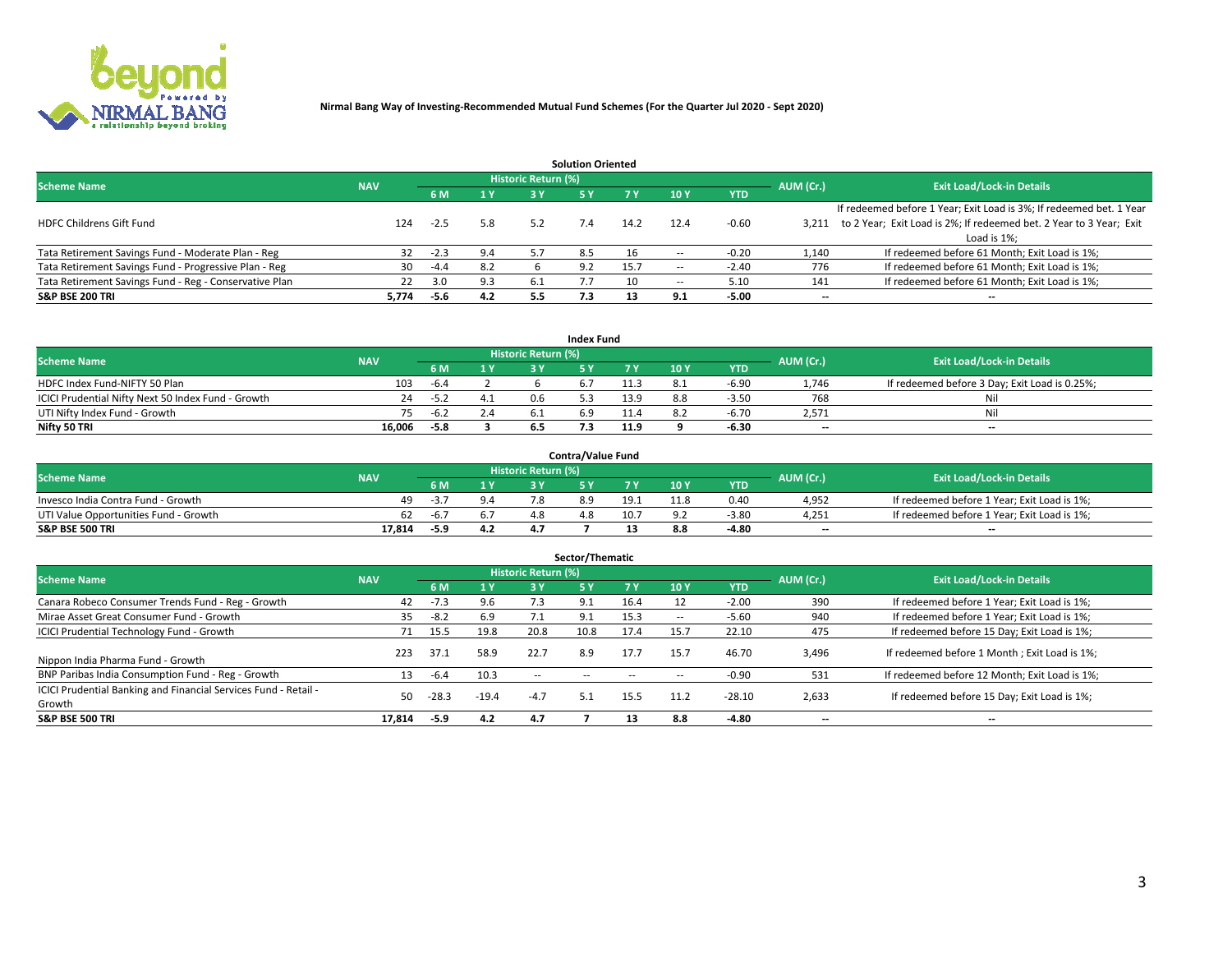

| <b>Dynamic Asset Allocation Funds</b>                   |            |        |                         |                     |  |        |        |            |                          |                                                 |  |  |  |  |
|---------------------------------------------------------|------------|--------|-------------------------|---------------------|--|--------|--------|------------|--------------------------|-------------------------------------------------|--|--|--|--|
| <b>Scheme Name</b>                                      | <b>NAV</b> |        |                         | Historic Return (%) |  |        |        |            | AUM (Cr.)                | <b>Exit Load/Lock-in Details</b>                |  |  |  |  |
|                                                         |            |        | $\mathbf{A} \mathbf{V}$ | 2 V                 |  |        | 10 Y   | <b>YTD</b> |                          |                                                 |  |  |  |  |
| ICICI Prudential Balanced Advantage Fund - Reg - Growth | 38         | $-2.2$ | 6.4                     | 6.2                 |  | 12.3   |        | -1.30      | 26,139                   | If redeemed before 1 Year; Exit Load is 1%;     |  |  |  |  |
| Invesco India Dynamic Equity Fund - Growth              | 30         | $-2.9$ | 3.6                     | 3.3                 |  | 11.b   | ۰ ۵    | $-1.20$    | 757                      | If redeemed before 3 Month; Exit Load is 0.25%; |  |  |  |  |
| Nippon India Balanced Advantage Fund - Growth           | 92         | $-3.7$ | 2.9                     | 4.5                 |  | 12.4   |        | $-1.90$    | 2,876                    | If redeemed before 12 Month; Exit Load is 1%;   |  |  |  |  |
| SBI Dynamic Asset Allocation Fund - Reg - Growth        |            | -3.1   | 1.4                     |                     |  | $\sim$ | $\sim$ | $-3.60$    | 593                      | If redeemed before 12 Month; Exit Load is 1%;   |  |  |  |  |
| NIFTY 50 Hybrid Composite Debt 65:35 Index              | 10,614     | 0.0    | 7.6                     |                     |  | 11.6   | 9.     | 0.50       | $\overline{\phantom{a}}$ | $- -$                                           |  |  |  |  |

| <b>Hybrid Aggressive</b>                        |                                                       |        |                         |     |     |            |            |            |        |                                               |  |  |  |  |  |
|-------------------------------------------------|-------------------------------------------------------|--------|-------------------------|-----|-----|------------|------------|------------|--------|-----------------------------------------------|--|--|--|--|--|
| <b>Scheme Name</b>                              | <b>Historic Return (%)</b><br>AUM (Cr.)<br><b>NAV</b> |        |                         |     |     |            |            |            |        |                                               |  |  |  |  |  |
|                                                 |                                                       |        | $\mathbf{A} \mathbf{V}$ | R V |     |            | <b>10Y</b> | <b>YTD</b> |        | <b>Exit Load/Lock-in Details</b>              |  |  |  |  |  |
| Canara Robeco Equity Hybrid Fund - Growth       | 172                                                   | - 1 -  | 11.2                    |     |     | 4.7ء       |            | 2.60       | 3,231  | If redeemed before 1 Year; Exit Load is 1%;   |  |  |  |  |  |
| SBI Equity Hybrid Fund - Growth                 | 142                                                   | $-5.9$ |                         |     |     | 14.6       | 10.8       | $-2.70$    | 31,434 | If redeemed before 12 Month; Exit Load is 1%; |  |  |  |  |  |
| Mirae Asset Hybrid - Equity Fund - Reg - Growth |                                                       | $-2.0$ |                         | 6.4 | 8.8 | $\sim$ $-$ | $\sim$     | $-2.10$    | 3,468  | If redeemed before 1 Year; Exit Load is 1%;   |  |  |  |  |  |
| ICICI Prudential Equity & Debt Fund - Growth    | 130                                                   | -7.1   | 0.2                     |     |     | 13.4       |            | $-7.40$    | 17,403 | If redeemed before 1 Year; Exit Load is 1%;   |  |  |  |  |  |
| NIFTY 50 Hybrid Composite Debt 65:35 Index      | 10.614                                                | 0.0    | 7.6                     |     |     | 11.6       |            | 0.50       | --     | $- -$                                         |  |  |  |  |  |

| <b>Arbitrage Fund</b>                      |            |                                  |     |     |  |  |       |        |            |        |                                                 |  |  |  |
|--------------------------------------------|------------|----------------------------------|-----|-----|--|--|-------|--------|------------|--------|-------------------------------------------------|--|--|--|
| <b>Scheme Name</b>                         | AUM (Cr.)  | <b>Exit Load/Lock-in Details</b> |     |     |  |  |       |        |            |        |                                                 |  |  |  |
|                                            | <b>NAV</b> |                                  | 1 M | 3 M |  |  |       |        | <b>YTD</b> |        |                                                 |  |  |  |
| IDFC Arbitrage Fund - Reg - Growth         |            |                                  | '.8 |     |  |  |       |        | 3.9C       | 7,596  | If redeemed before 1 Month; Exit Load is 0.25%; |  |  |  |
| Kotak Equity Arbitrage Fund - Reg - Growth |            | 28                               | l 8 |     |  |  |       |        | 4.5C       | 15,364 | If redeemed before 30 Day; Exit Load is 0.25%;  |  |  |  |
| Tata Arbitrage Fund - Reg - Growth         |            |                                  |     |     |  |  | $- -$ | $\sim$ | 5.40       | 2,125  | If redeemed before 30 Day; Exit Load is 0.25%;  |  |  |  |
| Nippon India Arbitrage Fund - Growth       |            | 20                               |     |     |  |  |       |        | 4.60       | 7,576  | If redeemed before 1 Month; Exit Load is 0.25%; |  |  |  |

| Overnight Fund                                      |            |     |     |                            |     |     |            |                 |                          |                                  |  |  |  |  |
|-----------------------------------------------------|------------|-----|-----|----------------------------|-----|-----|------------|-----------------|--------------------------|----------------------------------|--|--|--|--|
| <b>Scheme Name</b>                                  | <b>NAV</b> |     |     | <b>Historic Return (%)</b> |     |     | <b>YTM</b> | Avg             | AUM (Cr.)                | <b>Exit Load/Lock-in Details</b> |  |  |  |  |
|                                                     |            | 1 W | 2 W | 1 M.                       | 3 M | 1 Y |            | <b>Maturity</b> |                          |                                  |  |  |  |  |
| Aditya Birla Sun Life Overnight Fund - Reg - Growth | 1,089      | 2.9 |     | 2.9                        | 2.8 |     | 3.1        | $- -$           | 6,538                    | Nil                              |  |  |  |  |
| HDFC Overnight Fund - Growth                        | 2,985      | 2.9 |     |                            | 2.8 |     | 3.15384    | 0.01            | 13,165                   | Nil                              |  |  |  |  |
| ICICI Prudential Overnight Fund - Reg - Growth      | 109        |     |     |                            | 2.8 |     | 3.12       | $\sim$ $-$      | 8,645                    | Nil                              |  |  |  |  |
| Nippon India Overnight Fund - Reg - Growth          | 108        |     |     |                            | 2.9 |     | 3.09       | $\sim$ $-$      | 4,508                    | Nil                              |  |  |  |  |
| Kotak Overnight Fund - Reg - Growth                 | 1.076      | 2.9 |     | 2.9                        | 2.8 | 4.⊥ | 3.14       | $\sim$ $-$      | 4,494                    | Nil                              |  |  |  |  |
| <b>CRISIL Liquid Fund Index</b>                     | $- -$      | 4.2 | 4.1 | 3.9                        | 4.3 | 5.4 | --         | --              | $\overline{\phantom{a}}$ | --                               |  |  |  |  |

#### **Overnight Fund**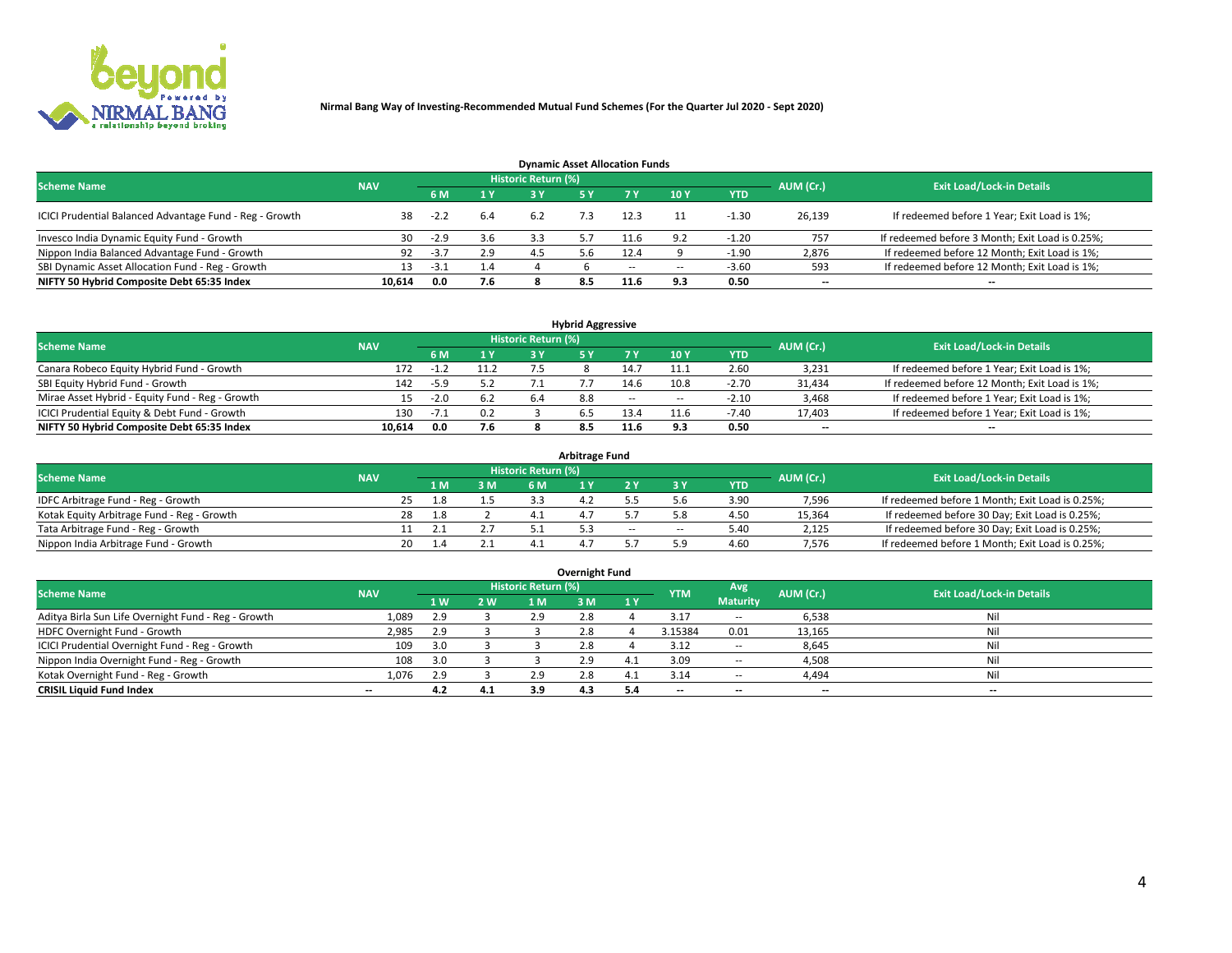

| <b>Liquid Funds</b>                              |            |     |     |                     |     |     |                          |                 |                          |                                  |  |  |  |  |
|--------------------------------------------------|------------|-----|-----|---------------------|-----|-----|--------------------------|-----------------|--------------------------|----------------------------------|--|--|--|--|
| <b>Scheme Name</b>                               | <b>NAV</b> |     |     | Historic Return (%) |     |     | <b>YTM</b>               | Avg             | AUM (Cr.)                | <b>Exit Load/Lock-in Details</b> |  |  |  |  |
|                                                  |            | 1 W | 2 W | 1 M                 | : M | 1Y  |                          | <b>Maturity</b> |                          |                                  |  |  |  |  |
| Aditya Birla Sun Life Liquid Fund - Reg - Growth | 323        |     | 3.4 | 3.3                 |     |     | 3.67                     | $\sim$ $-$      | 38,375                   | *Ref Footnote                    |  |  |  |  |
| ICICI Prudential Liquid Fund - Reg - Growth      | 297        | 3.4 | 3.4 |                     |     |     | 3.63154                  | $\sim$ $-$      | 54,835                   | *Ref Footnote                    |  |  |  |  |
| Kotak Liquid Fund - Reg - Growth                 | 4,061      |     | 3.3 |                     |     |     | 3.43                     | $\sim$ $-$      | 32,611                   | *Ref Footnote                    |  |  |  |  |
| Nippon India Liquid Fund - Growth                | 4,900      | 3.3 | 3.3 | 3.2                 |     |     | 3.57                     | $\sim$ $-$      | 29,334                   | *Ref Footnote                    |  |  |  |  |
| Mahindra Manulife Liquid Fund - Reg - Growth     | 1,303      | 3.5 | 3.5 |                     | 3.9 |     | 3.61                     | $\sim$ $-$      | 2,032                    | *Ref Footnote                    |  |  |  |  |
| <b>CRISIL Liquid Fund Index</b>                  | $- -$      | 4.2 | 4.1 | 3.9                 | 4.3 | 5.4 | $\overline{\phantom{a}}$ | $- -$           | $\overline{\phantom{a}}$ | $\overline{\phantom{m}}$         |  |  |  |  |

| <b>Ultra Short Fund</b>                      |            |      |     |                            |     |        |            |                 |                          |                                  |  |  |  |  |
|----------------------------------------------|------------|------|-----|----------------------------|-----|--------|------------|-----------------|--------------------------|----------------------------------|--|--|--|--|
| <b>Scheme Name</b>                           | <b>NAV</b> |      |     | <b>Historic Return (%)</b> |     |        | <b>YTM</b> | Avg             | AUM (Cr.)                | <b>Exit Load/Lock-in Details</b> |  |  |  |  |
|                                              |            | 1 M. | 3 M | 6 M                        |     |        |            | <b>Maturity</b> |                          |                                  |  |  |  |  |
| HDFC Ultra Short Term Fund - Reg - Growth    |            | 4.4  | 8.7 |                            |     | $\sim$ | 4.57101    | 0.58            | 10.760                   | Nil                              |  |  |  |  |
| L&T Ultra Short Term Fund - Growth           | 34         | 2.8  |     |                            | h h |        |            | <b>COLUM</b>    | 2,095                    | Nil                              |  |  |  |  |
| <b>NIFTY Ultra Short Duration Debt Index</b> | 4,156      | 3.9  |     |                            | b.b |        | $-$        | $- -$           | $\overline{\phantom{a}}$ | $-$                              |  |  |  |  |

| <b>Money Market Fund</b>                                                                                                      |                          |      |     |     |     |       |                          |                 |                          |                          |  |  |  |  |
|-------------------------------------------------------------------------------------------------------------------------------|--------------------------|------|-----|-----|-----|-------|--------------------------|-----------------|--------------------------|--------------------------|--|--|--|--|
| Historic Return (%)<br>Avg<br><b>Scheme Name</b><br>AUM (Cr.)<br><b>Exit Load/Lock-in Details</b><br><b>NAV</b><br><b>YTM</b> |                          |      |     |     |     |       |                          |                 |                          |                          |  |  |  |  |
|                                                                                                                               |                          | 1 M  | 3 M | 6 M |     | 3 Y   |                          | <b>Maturity</b> |                          |                          |  |  |  |  |
| Aditya Birla Sun Life Money Manager Fund - Reg - Growth                                                                       | 278                      | -3.6 | 8.6 | 8.1 | 7.4 | 7.8   | 4.45                     | $\sim$ $-$      | 9,611                    | Nil                      |  |  |  |  |
| HDFC Money Market Fund - Growth                                                                                               | 4.311                    | 3.8  | 8.7 | 8.4 |     |       | 4.04227                  | 0.53            | 9,713                    | Nil                      |  |  |  |  |
| Tata Money Market Fund - Reg - Growth                                                                                         | 3,545                    | 3.8  | 8.5 | 7.8 |     |       | 4.07458                  | 0.48            | 535                      | Nil                      |  |  |  |  |
| <b>CRISIL Liquid Fund Index</b>                                                                                               | $\overline{\phantom{a}}$ | 3.9  | 4.3 | 4.9 |     | $- -$ | $\overline{\phantom{a}}$ | $- -$           | $\overline{\phantom{a}}$ | $\overline{\phantom{a}}$ |  |  |  |  |

|                                       | <b>Short Term Fund</b> |     |     |      |                            |                     |     |            |                 |           |                                  |  |  |  |  |
|---------------------------------------|------------------------|-----|-----|------|----------------------------|---------------------|-----|------------|-----------------|-----------|----------------------------------|--|--|--|--|
| <b>Scheme Name</b>                    | <b>NAV</b>             |     |     |      | <b>Historic Return (%)</b> |                     |     | <b>YTM</b> | Avg             | AUM (Cr.) | <b>Exit Load/Lock-in Details</b> |  |  |  |  |
|                                       |                        |     | 1 M | 3 M  |                            |                     | 3 Y |            | <b>Maturity</b> |           |                                  |  |  |  |  |
| HDFC Short Term Debt Fund - Growth    |                        | 24. |     | 18.3 | 11.8                       |                     |     |            | 35              | 12.737    | Nıl                              |  |  |  |  |
| Nippon India Short Term Fund - Growth |                        | 40  |     | 13.7 |                            | $\Omega$ $\epsilon$ |     | 5.86       | --              | 8,291     | Nil                              |  |  |  |  |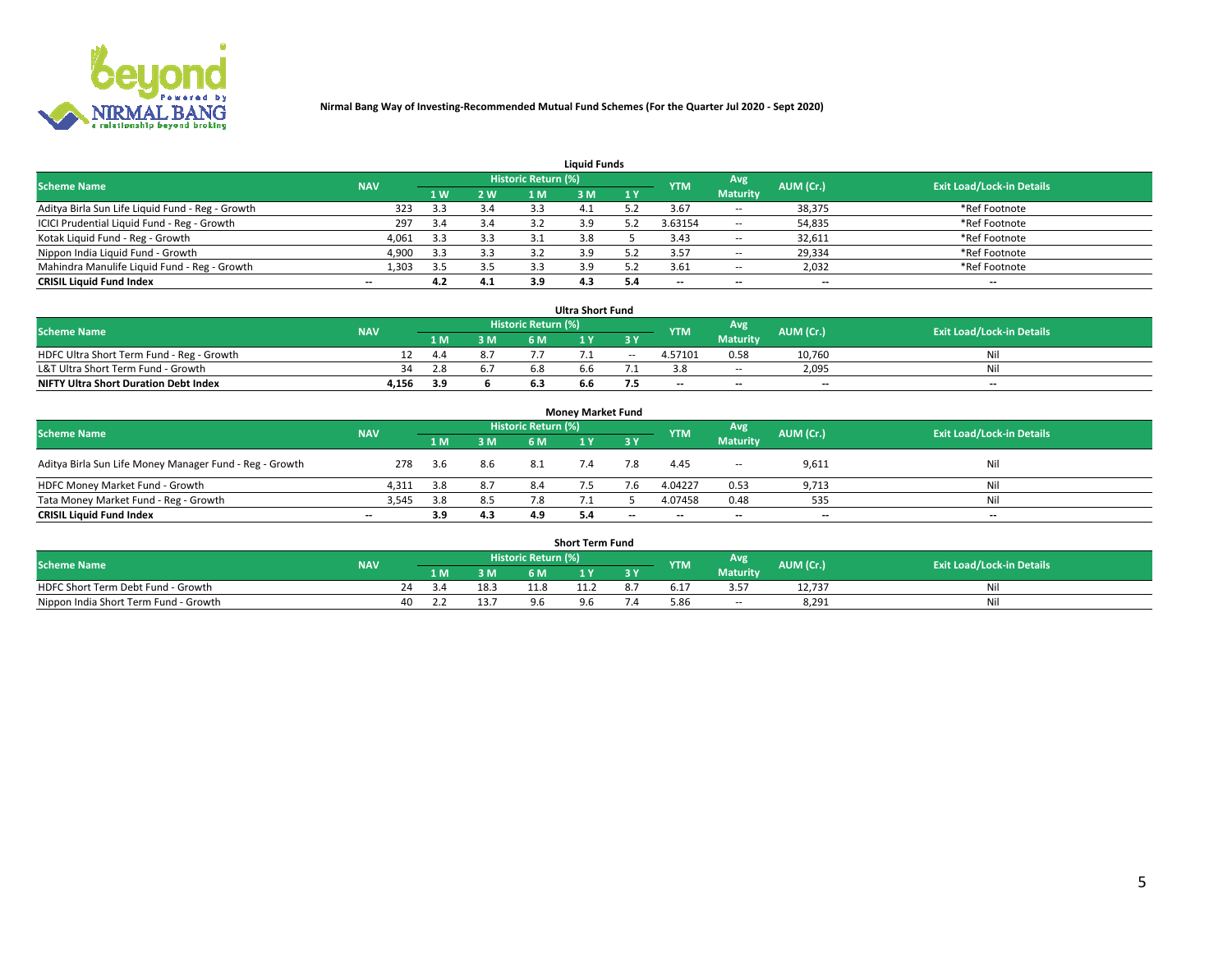

|                                           | <b>Low Duration Fund</b> |      |              |                     |          |     |            |                 |           |                                  |  |  |  |  |  |
|-------------------------------------------|--------------------------|------|--------------|---------------------|----------|-----|------------|-----------------|-----------|----------------------------------|--|--|--|--|--|
| <b>Scheme Name</b>                        | <b>NAV</b>               |      |              | Historic Return (%) |          |     | <b>YTM</b> | <b>Avg</b>      | AUM (Cr.) | <b>Exit Load/Lock-in Details</b> |  |  |  |  |  |
|                                           |                          | 1 M. | 3 M          | 6 M                 |          | 2 V |            | <b>Maturity</b> |           |                                  |  |  |  |  |  |
| Axis Treasury Advantage Fund - Growth     | 2.335                    | 3.6  | 11.1         |                     | $\Omega$ |     | 4.18352    | 0.97            | 6,334     | Nil                              |  |  |  |  |  |
| Canara Robeco Savings Fund - Reg - Growth |                          | 2.8  | $^{\circ}$ 1 |                     |          |     | 3.98       | 1.02            | 1,200     | Nil                              |  |  |  |  |  |
| IDFC Low Duration Fund - Reg - Growth     | 30                       | 2.8  | 9.9          |                     |          |     | 4.01       | 1.01            | 5,326     | Nil                              |  |  |  |  |  |

| <b>Banking &amp; PSU Bond Funds</b>                 |            |     |     |      |                     |      |           |            |                 |           |                                  |  |  |  |
|-----------------------------------------------------|------------|-----|-----|------|---------------------|------|-----------|------------|-----------------|-----------|----------------------------------|--|--|--|
| <b>Scheme Name</b>                                  | <b>NAV</b> |     |     |      | Historic Return (%) |      |           | <b>YTM</b> | Avg             | AUM (Cr.) | <b>Exit Load/Lock-in Details</b> |  |  |  |
|                                                     |            |     | 1 M | 3 M  | 6 M                 |      | <b>AV</b> |            | <b>Maturity</b> |           |                                  |  |  |  |
| HDFC Banking and PSU Debt Fund - Reg - Growth       |            |     | 3.0 | 17.5 | 10.6                | 10.8 | 8.3       | 6.05       | 3.44            | 7,544     | Νi                               |  |  |  |
| Kotak Banking and PSU Debt Fund - Reg - Growth      |            | 49. |     | 16.6 |                     | 10.9 | 8.7       | 6.11       | $\sim$ $-$      | 7.830     | Ni                               |  |  |  |
| Nippon India Banking & PSU Debt Fund - Reg - Growth |            | 16  | 0.2 | 15.7 |                     |      |           |            | --              | 5.425     | Ni                               |  |  |  |

| <b>Corporate Bond Funds</b>                         |            |     |      |                            |      |  |            |                 |           |                                                |  |  |  |  |
|-----------------------------------------------------|------------|-----|------|----------------------------|------|--|------------|-----------------|-----------|------------------------------------------------|--|--|--|--|
| <b>Scheme Name</b>                                  | <b>NAV</b> |     |      | <b>Historic Return (%)</b> |      |  | <b>YTM</b> | Avg             | AUM (Cr.) | <b>Exit Load/Lock-in Details</b>               |  |  |  |  |
|                                                     |            |     | 3 M  | 6 M                        |      |  |            | <b>Maturity</b> |           |                                                |  |  |  |  |
| ICICI Prudential Corporate Bond Fund - Reg - Growth |            |     |      |                            | 10.9 |  |            | --              | 17.389    | Nil                                            |  |  |  |  |
| L&T Triple Ace Bond Fund - Reg - Growth             |            | -57 |      | 13.8                       |      |  |            | $\sim$          | 4,580     | If redeemed before 3 Month; Exit Load is 0.5%; |  |  |  |  |
| Kotak Corporate Bond Fund - Std - Growth            | 2,816      |     | 15.2 | 10.3                       |      |  | 5.33       | $\sim$ $-$      | 5.267     | Nil                                            |  |  |  |  |

| <b>Credit Risk Fund</b>                    |            |    |       |      |                            |      |           |            |                 |           |                                                                       |  |  |  |
|--------------------------------------------|------------|----|-------|------|----------------------------|------|-----------|------------|-----------------|-----------|-----------------------------------------------------------------------|--|--|--|
| <b>Scheme Name</b>                         | <b>NAV</b> |    |       |      | <b>Historic Return (%)</b> |      |           | <b>YTM</b> | Avg             | AUM (Cr.) | <b>Exit Load/Lock-in Details</b>                                      |  |  |  |
|                                            |            |    | 1 M   | 3 M  | 6 M                        |      | <b>3Y</b> |            | <b>Maturity</b> |           |                                                                       |  |  |  |
| ICICI Prudential Credit Risk Fund - Growth |            | 23 | - Q 1 | 16.3 | 8.2                        | 10.1 | 7.9       | 8.96       | $\sim$ $-$      | 6,556     | If redeemed before 1 Year; Exit Load is 1%;                           |  |  |  |
| HDFC Credit Risk Debt Fund - Reg - Growth  |            |    |       | 19.9 | 8.2                        |      |           | 9.81358    | 3.07            | 6,258     | If redeemed before 12 Month; Exit Load is 1%; If redeemed bet. 12     |  |  |  |
|                                            |            |    |       |      |                            |      |           |            |                 |           | Month to 18 Month; Exit Load is 0.5%;                                 |  |  |  |
|                                            |            |    |       |      |                            |      |           |            |                 |           | If redeemed before 12 Month; Exit Load is 3%; If redeemed bet. 12     |  |  |  |
| SBI Credit Risk Fund - Growth              |            |    |       |      |                            |      | 6.6       | 8.33       | $\sim$ $-$      |           | 3,848 Month to 24 Month; Exit Load is 1.5%; If redeemed bet. 24 Month |  |  |  |
|                                            |            |    |       |      |                            |      |           |            |                 |           | to 36 Month; Exit Load is 0.75%;                                      |  |  |  |

| <b>Floater Fund</b>                      |            |    |     |                |                            |      |     |            |                 |            |                                  |
|------------------------------------------|------------|----|-----|----------------|----------------------------|------|-----|------------|-----------------|------------|----------------------------------|
| <b>Scheme Name</b>                       | <b>NAV</b> |    |     |                | <b>Historic Return (%)</b> |      |     | <b>YTM</b> | Avg             | AUM (Cr.). | <b>Exit Load/Lock-in Details</b> |
|                                          |            |    | 1 M | 3 M            | 6 M                        | i v  | י כ |            | <b>Maturity</b> |            |                                  |
| Nippon India Floating Rate Fund - Growth |            | ٦Δ |     | $\sim$<br>16.b |                            | 10.9 |     | 5.65       | $\sim$ $-$      | 13,568     | Νı                               |